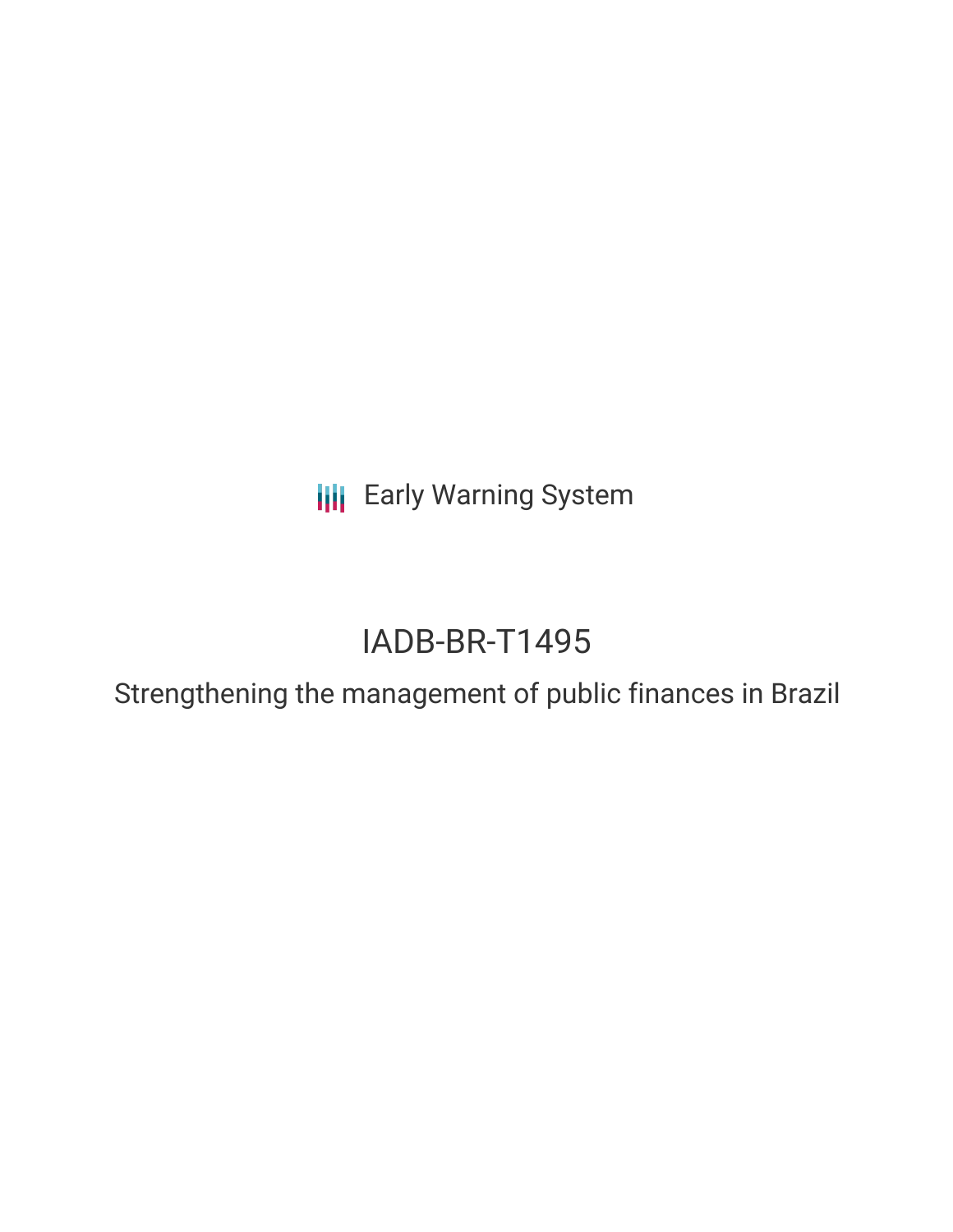

### **Quick Facts**

| <b>Countries</b>               | Brazil                                 |
|--------------------------------|----------------------------------------|
| <b>Specific Location</b>       | UNINFORMED                             |
| <b>Financial Institutions</b>  | Inter-American Development Bank (IADB) |
| <b>Status</b>                  | Approved                               |
| <b>Bank Risk Rating</b>        | C                                      |
| <b>Voting Date</b>             | 2021-11-10                             |
| <b>Borrower</b>                | Goverment of Brazil                    |
| <b>Sectors</b>                 | Finance, Technical Cooperation         |
| <b>Investment Type(s)</b>      | Grant                                  |
| <b>Investment Amount (USD)</b> | $$0.30$ million                        |
| <b>Project Cost (USD)</b>      | $$0.30$ million                        |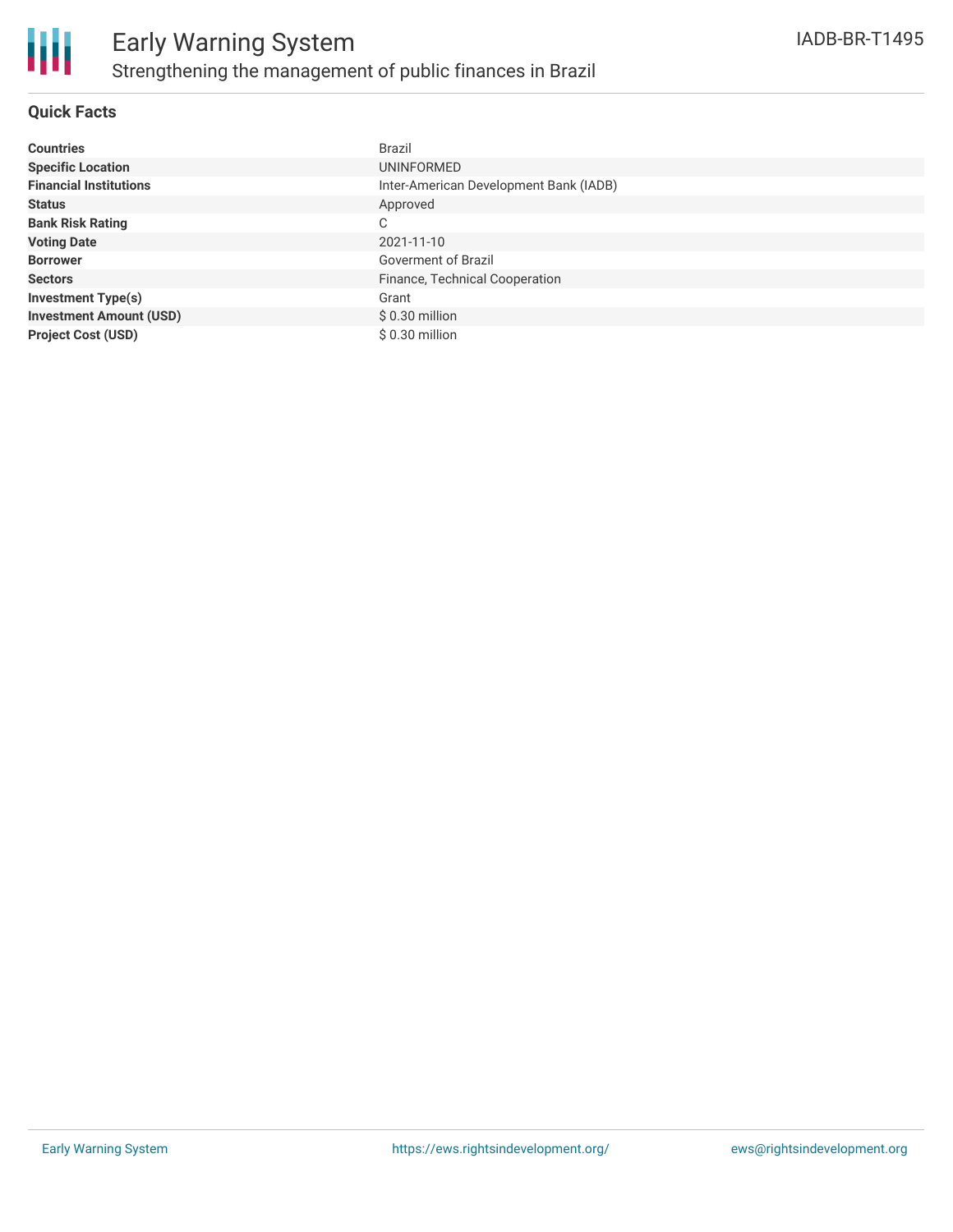

### **Project Description**

It is the strengthening of the management of the federal government's public finances, through: (i) corporate modernization; (ii) better coordination between the treasury and public debt management areas, including ESG considerations in the issuance of public securities; (iii) better coordination of subnational public finances; (iv) continuity of expansion and improvement of the use of modern information technology and digital government tools that increase the efficiency of public finance management and strengthen fiscal transparency. With this support, we will continue the collaboration that the Bank has had with the authorities of the National Treasury Secretariat, which began with the Technical Cooperation ATN / AA-16776-BR.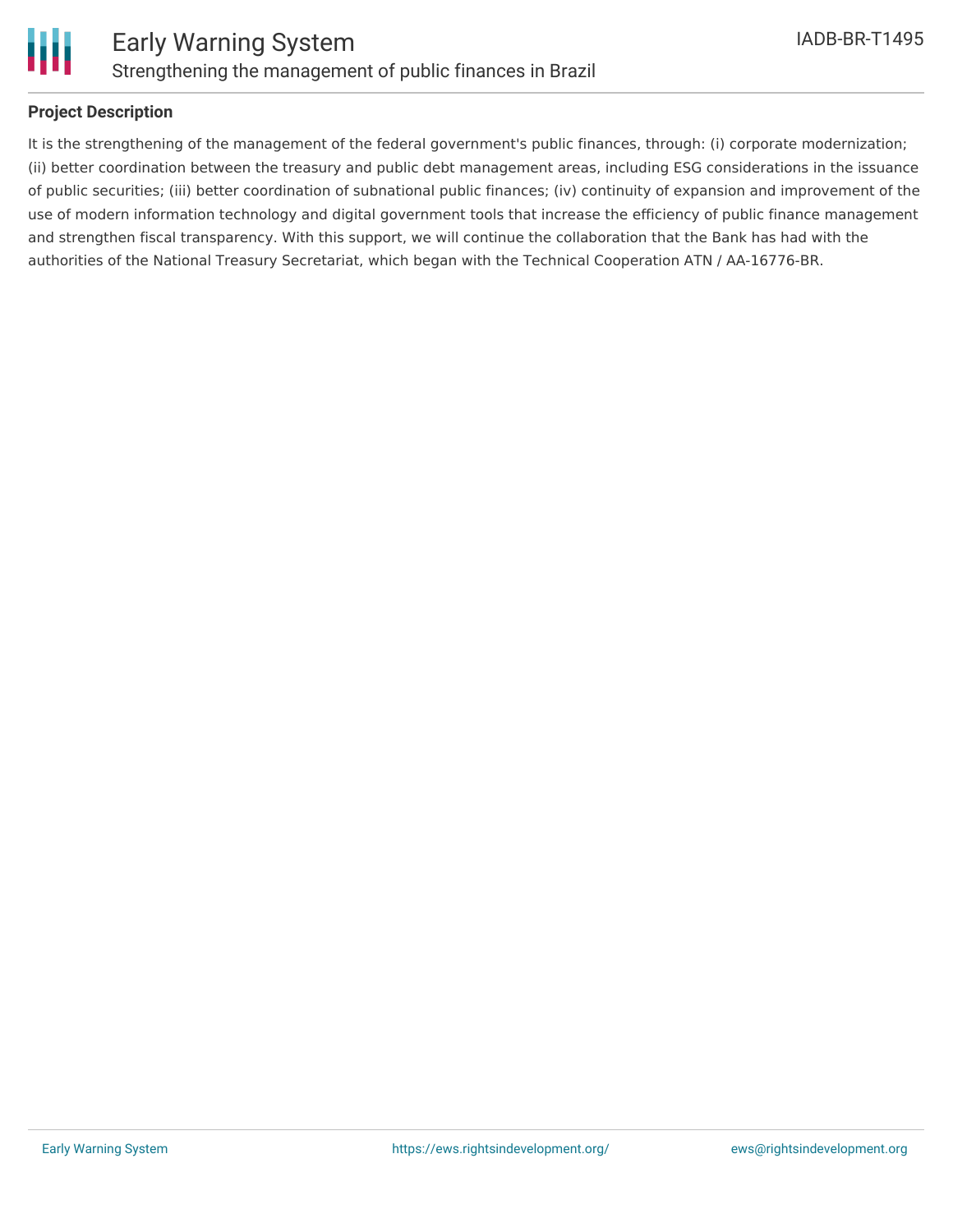

## Early Warning System Strengthening the management of public finances in Brazil

### **Investment Description**

• Inter-American Development Bank (IADB)